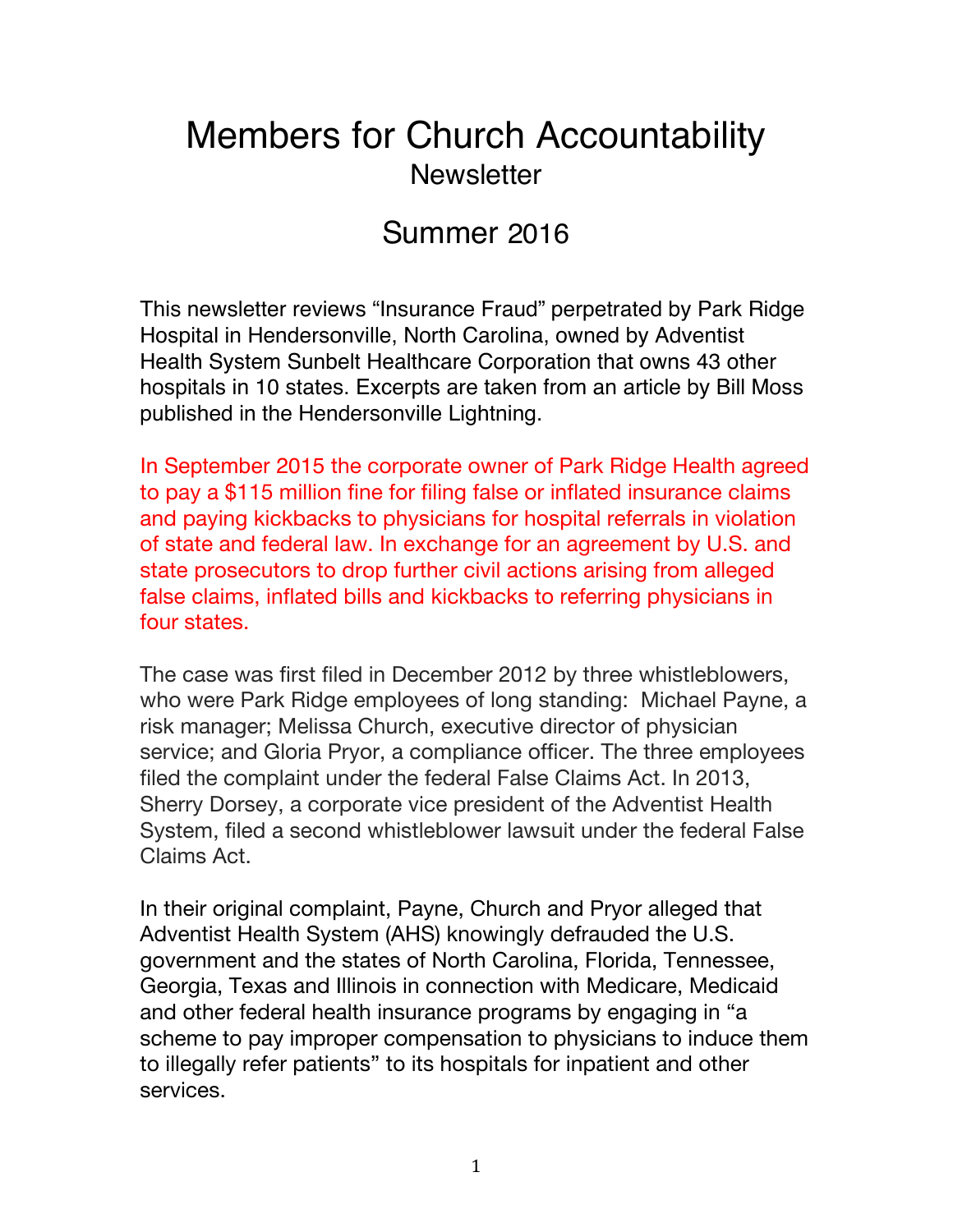Park Ridge spokeswoman Victoria Dunkle referred questions to Adventist Health System's communications office. Officials there did not respond to a request for an interview or written response.

In the early 1990s AHS "initiated an aggressive strategy" in which it encouraged Adventist Health Systems hospitals to buy as many physician practices as they could in order to control referrals for both inpatient and outpatient services. To sweeten the deal, the employees said, AHS hospitals paid physicians with "excessive compensation, perks and benefits." Hospital executives turned a blind eye to this "upcoding and overbilling," the Park Ridge employees said, because to stop the arrangement would strain relations with physicians and reduce the hospital's revenue.

The hospital's practice of channeling Medicare "Part A" payments to doctors concerned Chief Financial Officer (CFO) Karsten Randolph to the point that he confided in Church that he was "worried about going to jail," However, Randolph also said that he had "no intention of reporting the issue to CMS (federal Centers for Medicare and Medicaid Services) because the amount of money due to the government would be 'insane."

The payments went on despite warnings from within and from the home office that the "part A" payments were improper. Brian Stiltz, a senior vice president of physician enterprise at AHS, told Park Ridge administrators in August 2012 that the Part A payments "had to stop because it was a clear violation of the Stark Act," Even as they began to heed the warnings, Park Ridge executives devised other payment schemes to continue rewarding the highest producing referrers.

When Pryor, whose job was to monitor adherence to health care regulations, warned Park Ridge's Compliance Committee that "billing issues abound," higher-ups brushed her off as too "compliance conservative" and urged her to leave the matter alone.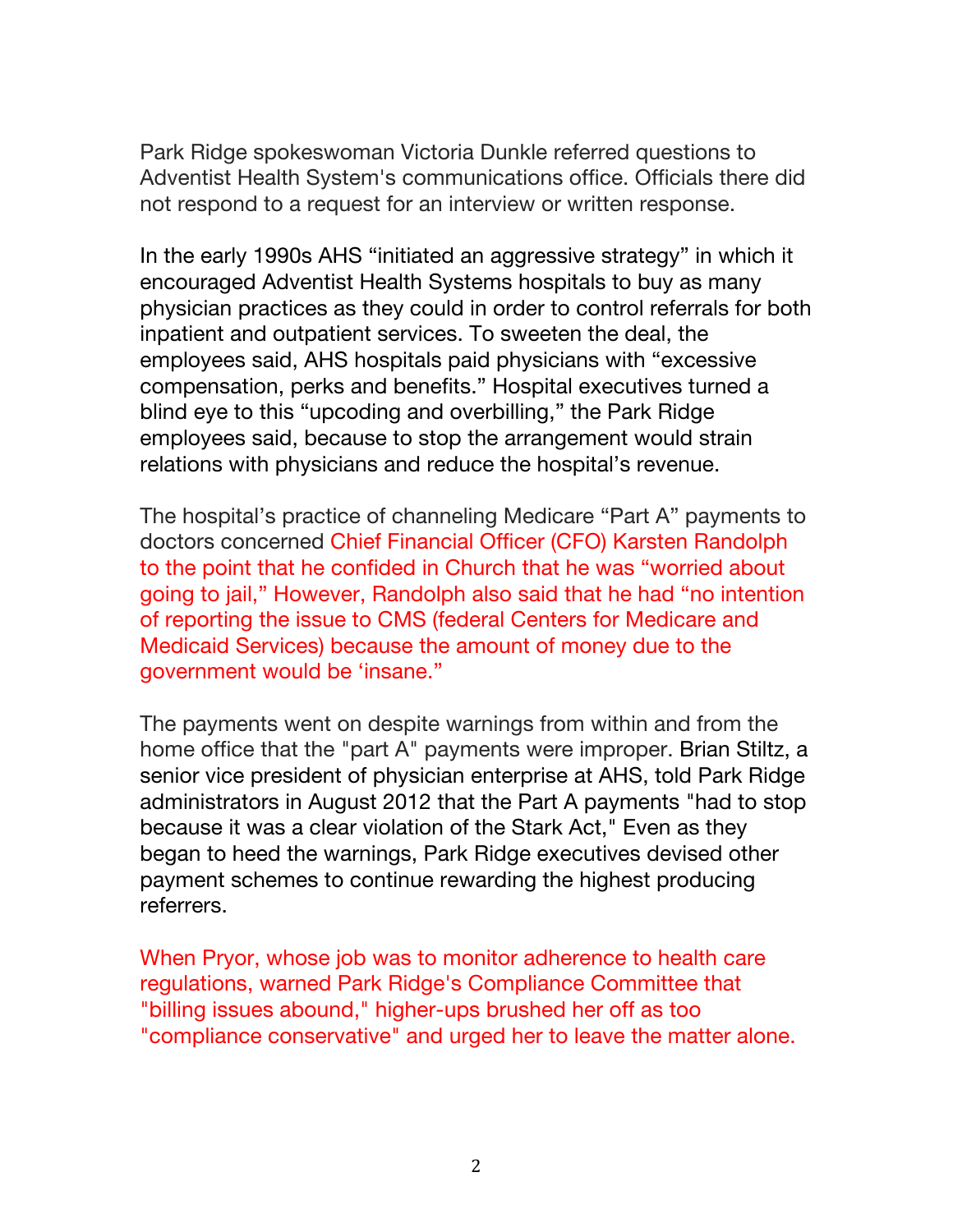By the fall of 2012, the geriatrics unit collapsed under the weight of the fraud, the complaint asserted. In September, Church, in a meeting with Park Ridge Chief Executive Officer (CEO) James Bunch, CFO Randolph, and Vice President Jason Wells, "fully explained numerous issues plaguing the geriatrics practice." Instead of fixing it, the administrators decided to shut down the unit, the whistleblowers said, reasoning that the problems were too great, an audit was too risky and the unit was generating too little revenue to cover the salaries of the overpaid physicians.

It is clear that the highest levels of administration were, not only informed, but were architects of the fraud. Although \$115 Million is a sizable fine, it pales in comparison to the "insane" amount of money due to the government from a scheme dating from the 1990's. Park Ridge was only one of many AHS hospitals in four states involved fraudulent practices. The "insane" amount of money due to the government is undoubtedly unfathomable.

The settlement was signed by prosecutors with the U.S. Justice Department and North Carolina and Florida attorney general offices, the inspector general office of the U.S. Department of Health and Human Services, state regulators, Adventist attorneys, and the whistleblowers and their attorneys.

According to the settlement agreement, a month after the first whistleblower case was filed, Adventist disclosed to the U.S. Justice Department that it had submitted Medicare claims "that were potentially in violation of federal law." The hospital chain subsequently disclosed that it had submitted claims based on illegal referrals at hospitals in North Carolina, Florida, Tennessee and Texas.

## Adventist Health System also agreed to pay \$3.7 million to the four states that were party to the agreement.

The settlement agreement is "the largest of a Stark case involving a hospital chain," said Peter Chatfield, the attorney for the Park Ridge whistleblowers. Payne, Church and Pryor, he added, "for years tried